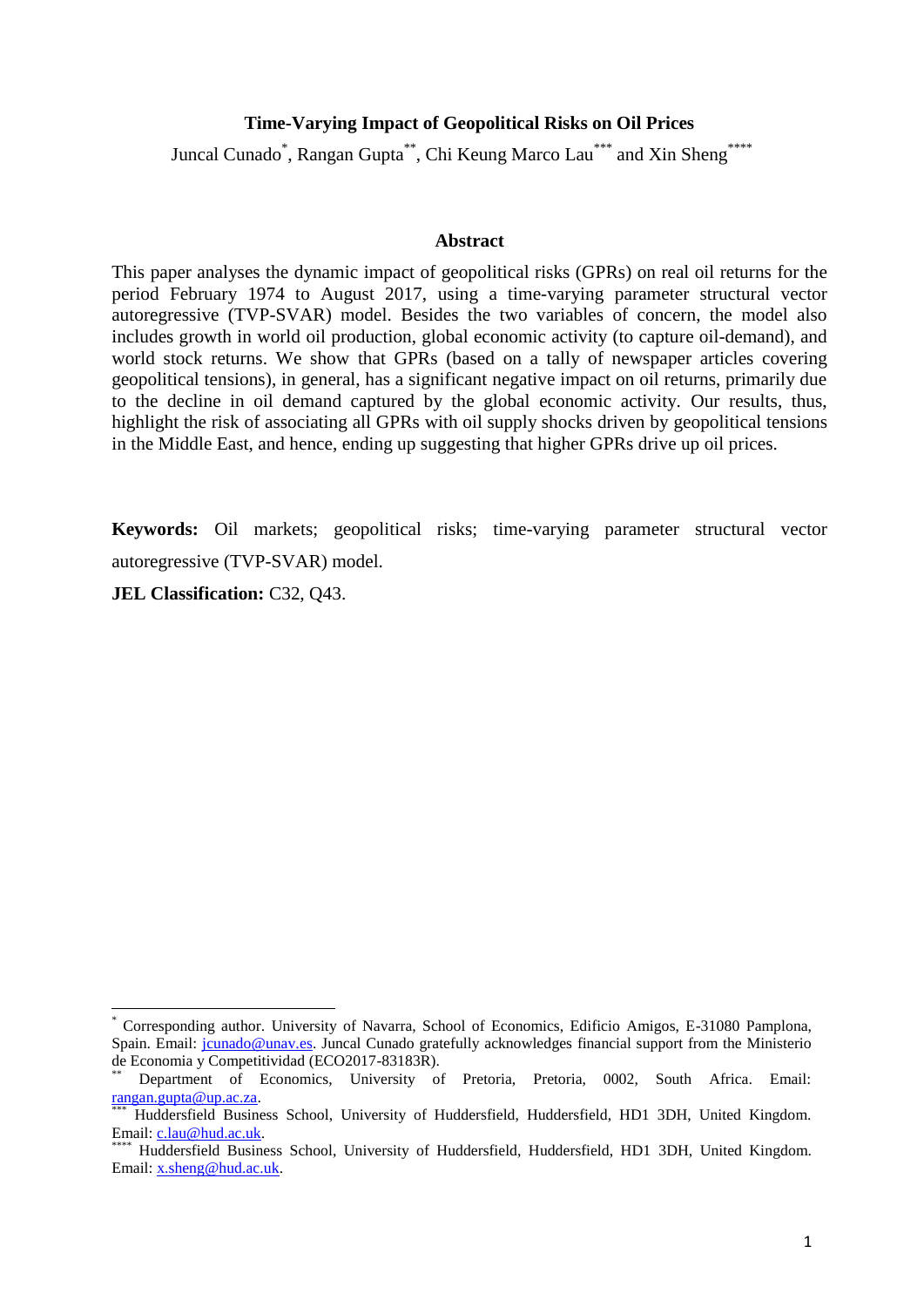### **1. Introduction**

Oil production and prices have played a relevant role in the global economy, and thus, have been a popular topic of research in decades, for several reasons. First, oil price shocks have been widely considered as one of the main factors explaining economic crisis. Hamilton (1983), for example, pointed out that ten out of eleven US recessions since World War II were preceded by a spike in oil prices. At the same time, the literature also shows that the relationship of oil prices and economic activity has changed over time, and appears to be weaker since 1985 (Hooker, 1996; Hamilton, 2003). Second, oil remains the world's leading fuel, accounting for one-third of global energy consumptions (BP Statistical Review of World Energy, 2017), making the oil market an objective of different energy and climate change policies. Third, oil prices, as those of other commodities, have experienced large increases and decreases, raising its volatility during the last decades (Silvennoinen and Thorp, 2013). Furthermore, the so-called "financialization" of the commodities market (Basak and Pavlova, 2016; Fattouh et al., 2013) has opened the debate on whether the commodity prices are still driven by supply and demand factors (Krugman, 2008; Hamilton, 2009; Kilian, 2009) or they are also driven by excessive speculation. Fourth, investments in oil could be used as a diversification and a hedging tool (Babalos et al., 2015), although its effectiveness as a hedging tool changed over the last decades. In fact, prior to 2000s, investments in oil, due to their null or negative correlation with stock returns, were used as a diversification and a hedging tool (Babalos et al., 2015), while after the global crisis oil prices became more correlated with each other and with stock prices (Tang and Xiong, 2012; Silvennoinen and Thorp, 2013). The literature has also considered the endogenous nature of oil variables and has analysed the main factors affecting oil prices and oil production (Barsky and Kilian, 2002, 2004), determining that the impact of oil price shocks on economic and financial variables are different depending on the nature of the oil price shocks (Kilian, 2009). Accordingly, oil supply shocks or disruptions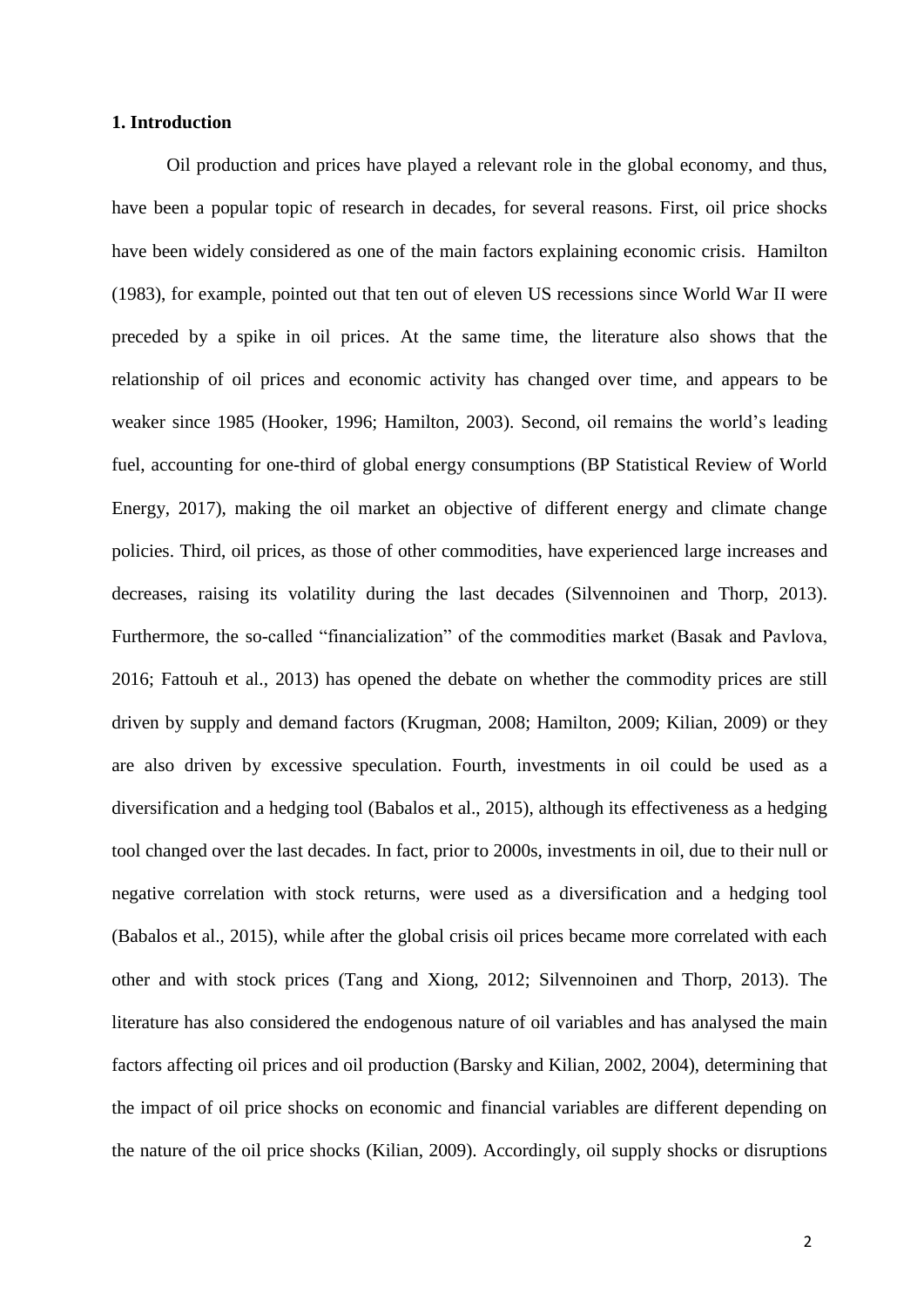of crude oil production are associated with exogenous political events or geopolitical risks, while global and specific demand shocks are linked to an increase in the demand for all industrial commodities or in the demand for crude oil due to a precautionary effect caused by uncertainty about oil supply shortfalls.

In this framework, there is no doubt on the interaction of oil market variables with geopolitical, macroeconomic and financial variables. While the interaction of oil market variables with macroeconomic and financial variables has widely been analysed (Barsky and Kilian, 2002, 2004; Hamilton, 2003; Kilian, 2009), the impact of geopolitical risks (or some proxy variables such as terrorism or conflicts) on oil variables has been hardly studied, with some exceptions, partly due to measurement difficulties (Blomberg et al,, 2009; Antonakakis et al., 2017a, b; Monge et al., 2016; Caldara and Iacoviello, 2018; Fattouh, 2011). Blomberg et al. (2009) show that terrorism cause larger impact on oil prices in periods in which the global capacity is tight. Antonakakis et al. (2017a) analyse the spillovers between oil and stock markets and find that these spillovers seem to peak during periods of economic turbulence and geopolitical unrest, such as the  $2<sup>nd</sup>$  war in Iraq and the start of the Arab Spring in 2010. Monge et al. (2016) use unit root and fractional integration techniques to analyse the persistence and time series properties of oil prices before and after different military conflicts and political events, and they do not observe significant differences in oil prices before and after the geopolitical conflicts. In order to measure this variable, Caldara and Iacoviello (2018) proposed to measure the Geopolitical Risks (GPRs) Index counting the occurrence of words related to geopolitical tensions in leading international newspapers. A graphical inspection of this variable showed that this GPR index spikes around the Gulf War, after 9/11, during the 2003 Iraq invasion, during the 2014 Russia-Ukraine crisis, and after the Paris terrorist attacks. Using this index in a constant-parameter structural VAR, Caladara and Iacoviello (2018), showed that oil prices are negatively affected by geopolitical risks, due to contraction in outputs of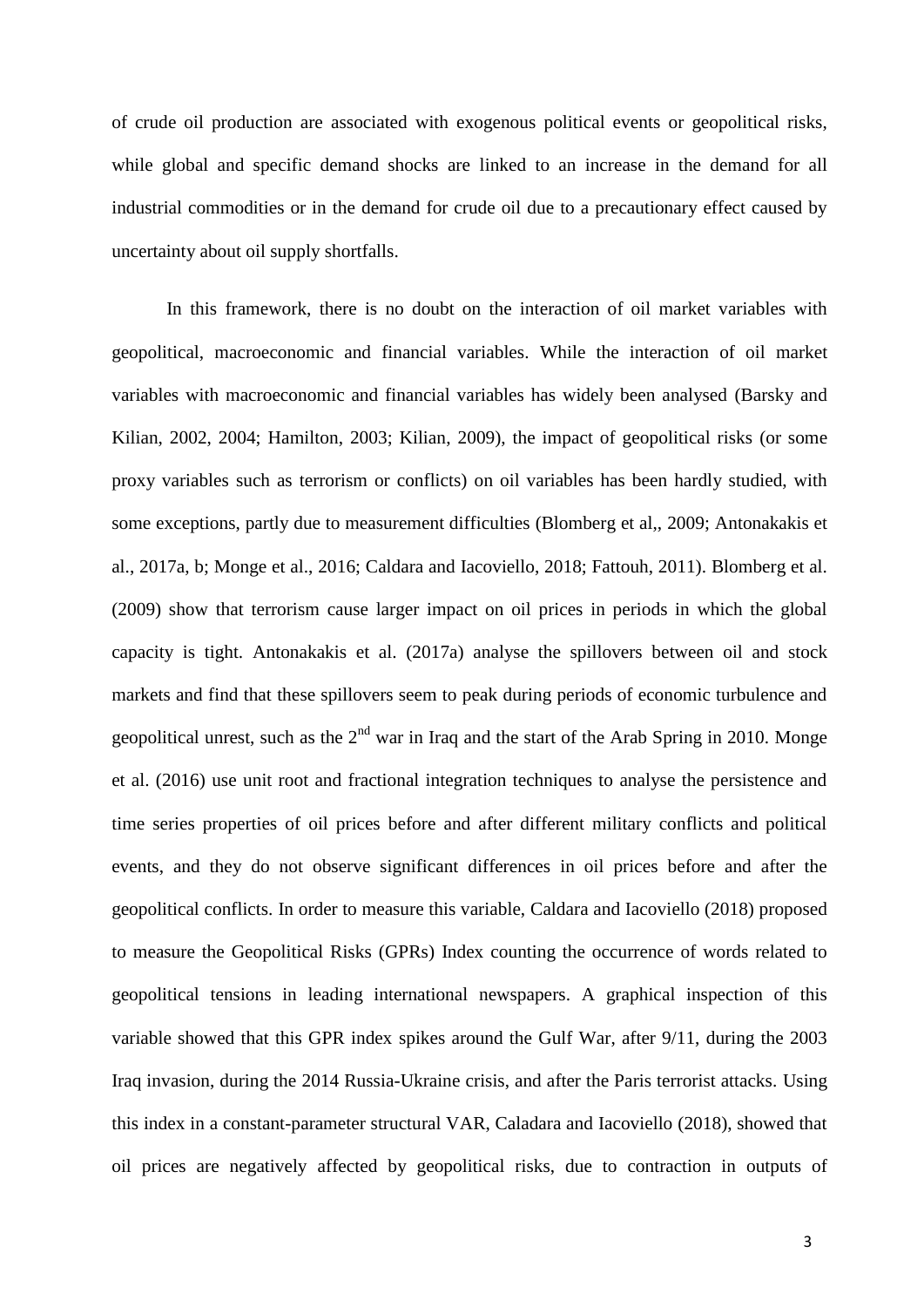developed and emerging countries. Antonakakis et al. (2017b), including this index in a VAR(*p*)-BEKK-GARCH(1,1) model over a century of data, along with oil and stock returns, find that geopolitical risks trigger a negative effect on oil returns and volatility, and to a smaller degree reduces the covariance between the oil and stock markets with a time  $\log$ <sup>1</sup>

In this context, the objective of this paper is to analyse, for the first-time, the dynamic properties of oil prices with the GPR index developed by Caladara and Iacoviello (2008), in a full-fledged time-varying parameter structural vector autoregressive (TVP-SVAR) model of the oil market as outlined by Kilian and Park (2009). GPRs are often cited by central bankers, financial press and business investors as one of the determinants of investment decisions, and hence, are believed to affect business cycles and financial markets (Caldara and Iacoviello, 2018). When more than 1,000 investors were surveyed by Gallup in 2017, 75 percent of respondents expressed concerns about the economic impact of the various military and diplomatic conflicts taking place around the world. In the process, geopolitical risk was ranked ahead of political and economic uncertainty.<sup>2</sup> In addition, Carney (2016) included GPRs, along with economic and policy uncertainty, among an 'uncertainty trinity' that could have significant adverse economic effects. More recently, in the April 2017 Economic Bulletin of the European Central Bank, and in the October 2017 World Economic Outlook of the International Monetary Fund, geopolitical uncertainties are highlighted as a salient risk to the economic outlook. Now, given that GPRs affect the economic conditions of both developed and emerging markets (Caldara and Iacoviello, 2018), and oil prices are functions of the state of the economy, it is expected, intuitively, that oil market movements are likely to be affected by risks associated with geopolitical events. In addition, with GPRs also affecting financial markets as discussed in detail by Balcilar et al., (2018), and with oil and financial

1

<sup>&</sup>lt;sup>1</sup> While analysing rare disaster risks, Demirer et al., (forthcoming), as a part of robustness check, showed that GPRs can predict oil returns and volatility in a nonparametric causality-in-quantiles framework. <sup>2</sup>See [http://www.businesswire.com/news/home/20170613005348/en/.](http://www.businesswire.com/news/home/20170613005348/en/)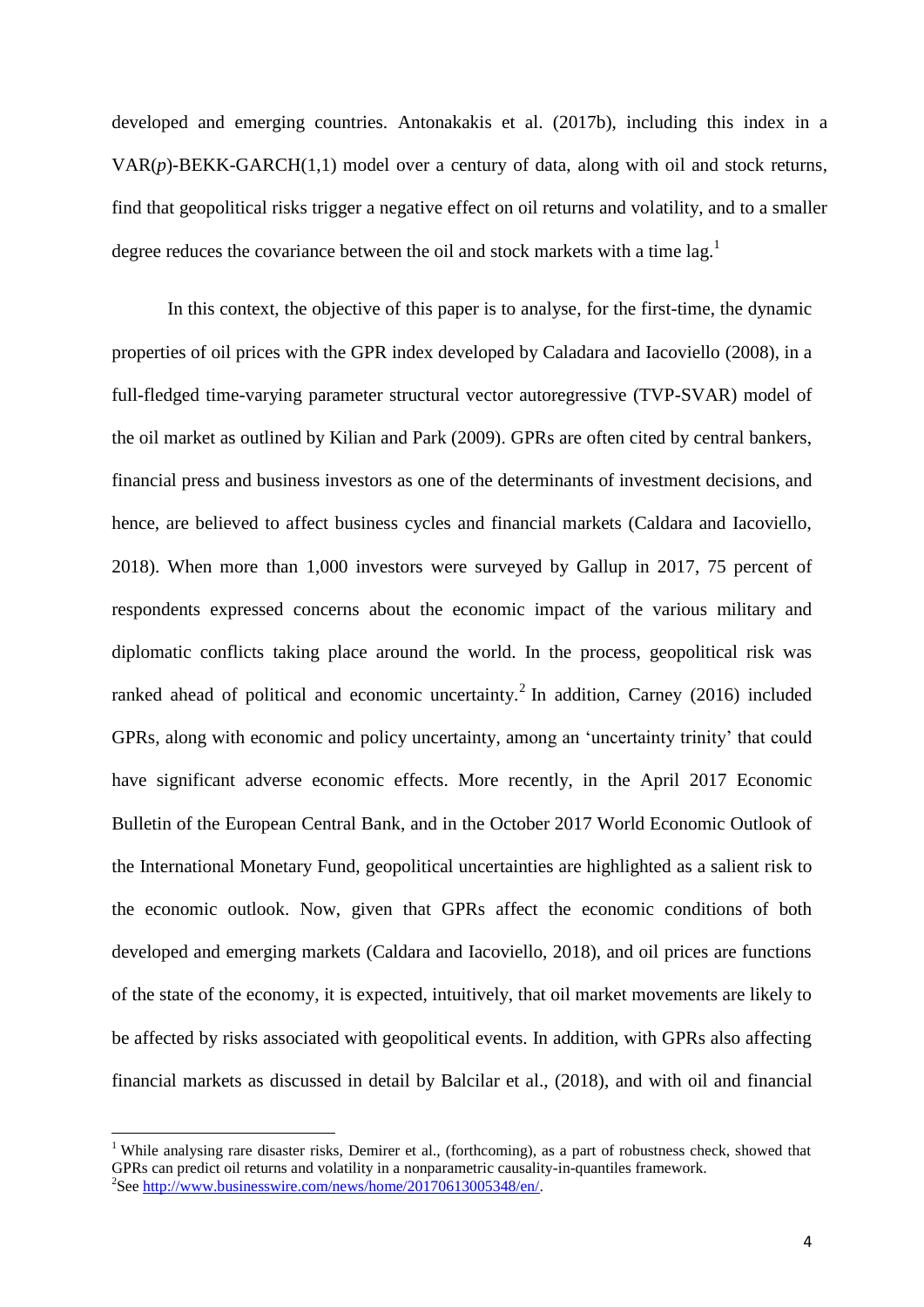markets connected closely, such risks can also affect the oil prices indirectly through asset markets.

The main contribution of this paper is that with the methodology we are pursuing, based on the work by Akram and Mumtaz (2017), we are able to analyse whether the trends, volatility and cross-correlation of oil returns with GPRs (as well as the other control variables related to the oil market, namely, global oil production, global economic activity capturing oil-demand, and global stock market performance via its returns) have changed over time, spanning the monthly period of over half a century (February 1974 to August 2017). Note that over this period oil market variables have shown a very heterogeneous behaviour, and our sample also covers major geopolitical turbulences economic recessions, such as the 2008 global financial crisis. The layout of the rest of the paper is as follows: Section 2 describes the methodology, while Section 3 presents the data used in the empirical analysis, and the main results. Finally, Section 4 concludes.

#### **2. Methodology**

Following Akram and Mumtaz (2017), we use a framework, based on Bayesian estimation of the following time-varying parameter VAR model:

$$
\begin{bmatrix} Y_{1,t} \\ Y_{2,t} \end{bmatrix} = C_t + \begin{bmatrix} B_{1,t}(L) & 0 \\ B_{2,t}(L) & B_{3,t}(L) \end{bmatrix} \begin{bmatrix} Y_{1,t} \\ Y_{2,t} \end{bmatrix} + \varepsilon_t
$$
 (1)

where  $Y_{1,t}$  represents the variable measuring GPRs (considered to be exogenous (Caldara and Iacoviello, 2018)); and  $Y_{2,t}$  is a data matrix, which includes growth in oil production and global economic activity, and oil and stock returns;  $B_{i,t}(L)$  is a lag polynomial with L lags (which we set to 2, based on the Bayesian Information Criterion (BIC)), and;  $C_t$  is a vector of time varying intercepts. The variance (covariance) matrix of the innovations  $\varepsilon_t$  is defined as:

$$
Var\left(\varepsilon_t\right) = \Omega_t = A_t^{-1} \Sigma_t \Sigma_t' (A_t^{-1})' \tag{2}
$$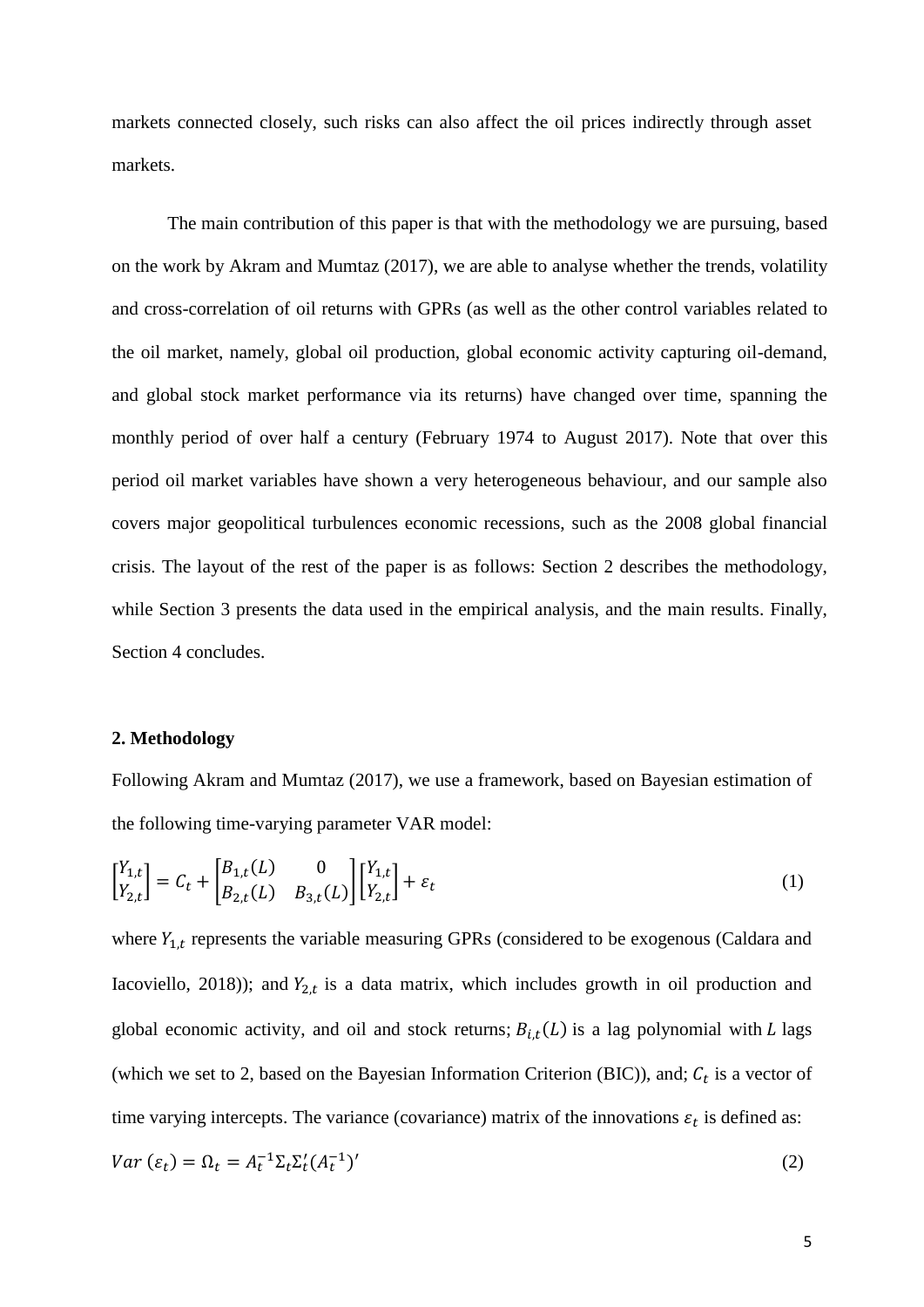where  $A_t$  is the lower triangular matrix with ones on the diagonal:

$$
\begin{bmatrix} 1 & \cdots & 0 \\ \vdots & \ddots & \vdots \\ a_{i1,t} & \cdots & 1 \end{bmatrix}
$$

with  $\Sigma_t$  is the diagonal matrix:

$$
\begin{bmatrix} h_{1,t} & \cdots & 0 \\ \vdots & \ddots & \vdots \\ 0 & \cdots & h_{i,t} \end{bmatrix}
$$

and  $h_{i,t}$  follows a geometric random walk process:

$$
Ln(h_{i,t}) = Ln(h_{i,t-1}) + \eta_t
$$
\n(3)

Let  $a_t$  be the vector of elements in the lower triangular matrix (stacked by rows) and  $B_t$  be the vector stacked all the right-hand-side coefficients in (1). Both  $a_t$  and  $B_t$  can be specified by the simple random walk model without drift as follows:

$$
a_t = a_{t-1} + \xi_t \tag{4}
$$

$$
B_t = B_{t-1} + v_t \tag{5}
$$

It is assumed that all the innovations in the system are jointly normally distributed (i.e.,  $V = [\varepsilon'_t, \eta'_t, \xi'_t, v'_t], V \sim N(0, H)$ , with the following assumptions on the variance (covariance)  $H$ :

$$
H = Var\left(\begin{bmatrix} \varepsilon_t \\ \eta_t \\ \xi_t \\ v_t \end{bmatrix}\right) = \begin{bmatrix} \Omega_t & 0 & 0 & 0 \\ 0 & Q & 0 & 0 \\ 0 & 0 & S & 0 \\ 0 & 0 & 0 & G \end{bmatrix}
$$

where  $\Omega_t$  is an identity matrix. Q, S, and G are positive definite matrices.

The time-varying parameter VAR model in (1) can be written in companion form as follows:

$$
Y_t = C_t + F_t Y_{t-1} + \varepsilon_t \tag{6}
$$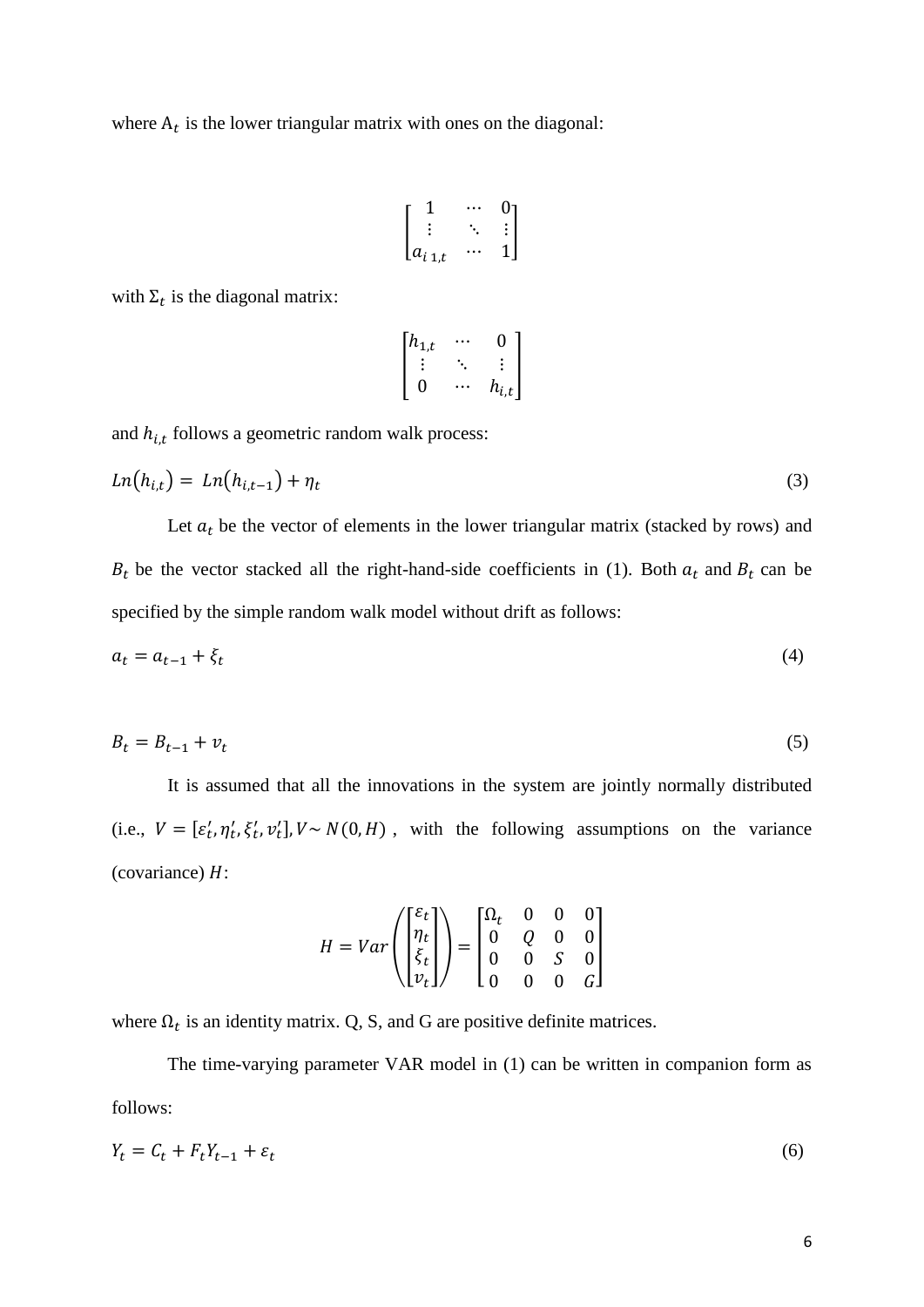where  $Y_t$  represents the five variables of concern in our model;  $C_t$  is a vector of time-varying intercepts;  $F_t$  is a matrix of time-varying parameters, and;  $\varepsilon_t$  are heteroscedastic innovations.

The time-varying unconditional mean of each variable can be calculated as:

$$
E(Y_t) = e_N (I - F_t)^{-1} \mu_t
$$
\n(7)

where  $e_N$  is a matrix that selects the first N elements of  $E(Y_t)$ .

The unconditional standard deviation of each variable is:

$$
sd(Y_t) = [e_N(I - F_t \otimes F_t)^{-1} \nu ec(\Omega_t)]^{1/2}
$$
\n(8)

The time-varying co-movement between variables *i* and *j* at time *t* is measured by the dynamic correlation, which can be defined as follows:

$$
\frac{\hat{c}_{i,j}(w)}{\left[\hat{f}_t^{ii}(w)\hat{f}_t^{jj}(w)\right]^{1/2}}
$$

where  $\hat{c}_{i,j}(w)$  represents the cospectrum between the variables at frequency *w*;  $\hat{f}_t^{ii}(w)$  and  $\hat{f}_t^{ii}(w)$  are the model implied spectral density matrices of variables *i* and *j*, and can be calculated as:

$$
\hat{f}_t(w) = (I - F_t e^{-iw})^{-1} \frac{\Omega_t}{2\pi} [(I - F_t e^{-iw})^{-1}]'
$$
\n(9)

The dynamic correlation has a range from -1 to 1. It is equal to 1 when variables *i* and *j* are perfectly synchronised at the same frequency.

## **3. Data and Results**

The data used in the TVP-SVAR model comprises of five variables: geopolitical risks, oil production, global economic activity, global oil and stock prices, with the variables ordered as mentioned, following Antonakakis et al., (2017a). Since the estimation requires the variables to be approximately stationary, we use the growth rate of oil production, and oil and stock log-returns, with the global activity variable already in growth rate in its raw-form. As far as the GPRs index is concerned, we use its natural logarithmic form, given that it is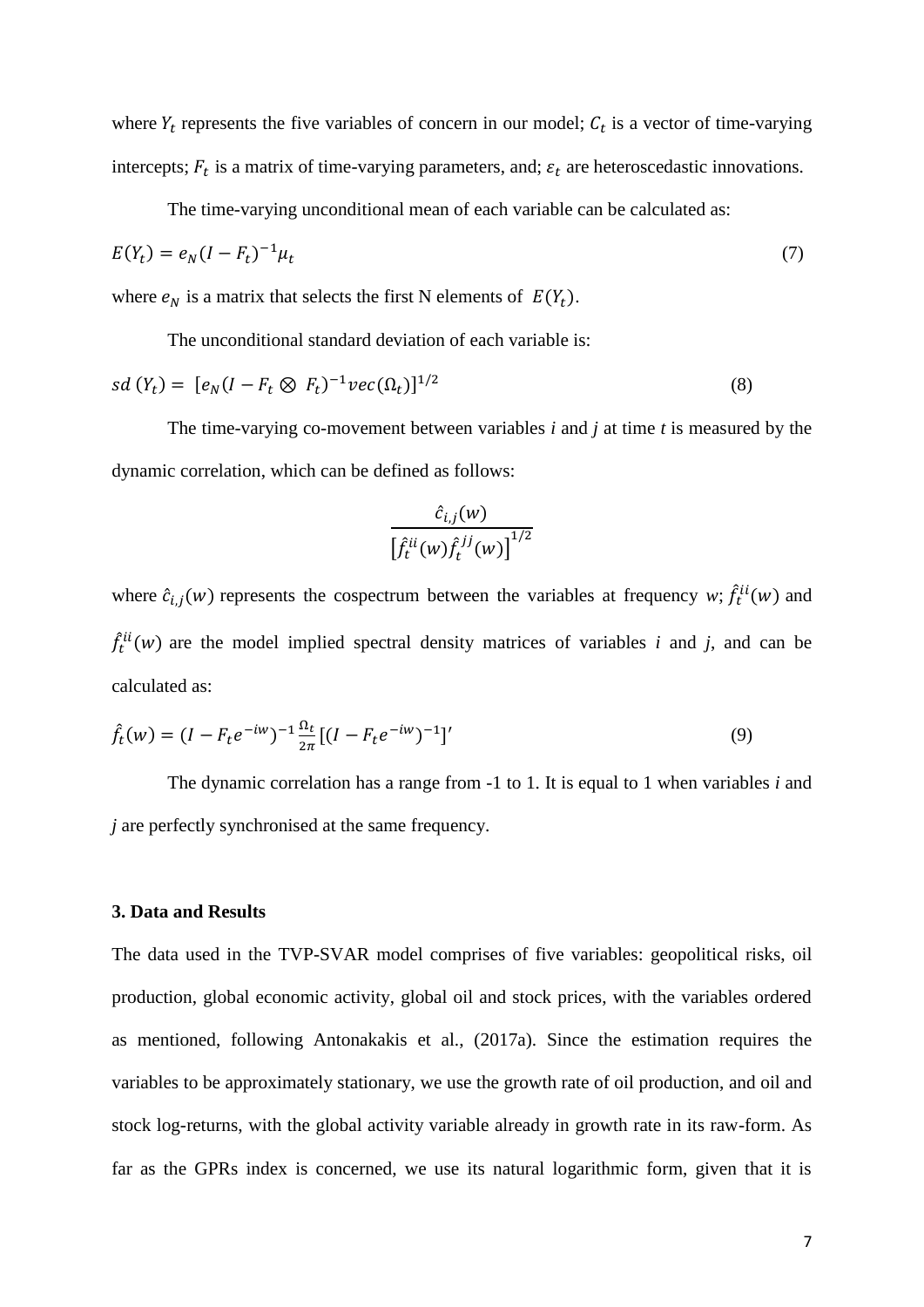already mean-reverting by design. The data sample covers the monthly period of 1974:02 to 2017:08, with the start and end dates being purely driven by data availability of the variables used at the time of writing this paper. The data has been plotted in Figure A1, along with summary statistics provided in Table A1 in the Appendix.

Data for the oil price and world oil production have been extracted from the Energy Information Administration (EIA), whereas the data for the real global economic activity index have been retrieved from Professor Lutz Kilian's personal website.<sup>3</sup> The measure of world oil price used in this paper is the U.S. crude oil imported acquisition cost by refiners quoted in U.S. dollars, based on the suggestions of Kilian (2009). The global stock market activity is captured by the Morgan Stanley Capital International (MSCI) world stock index in U.S. dollars. The nominal oil and stock prices are deflated by the U.S. consumer price index to convert them into their real terms. The CPI is derived from the FRED database of the Federal Reserve Bank of St. Louis, while the stock index is sourced from Datastream of Thomson Reuters.

Monthly data on geopolitical risks (GPRs) are based on the work of Caldara and Iacoviello  $(2018)$ <sup>4</sup> Caldara and Iacoviello  $(2018)$  constructs the GPR index by counting the occurrence of words related to geopolitical tensions, derived from automated text-searches in 3 newspapers (The New York Times, the Chicago Tribune, and the Washington Post).<sup>5</sup> Then, Caladara and Iacoviello (2018) calculate the index by counting, in each of the abovementioned 3 newspapers, the number of articles that contain the search terms above for every month starting in 1985. The index is then normalized to average a value of 100 in the 2000- 2009 decade.

**.** 

<sup>&</sup>lt;sup>3</sup> [http://www-personal.umich.edu/~lkilian/paperlinks.html.](http://www-personal.umich.edu/~lkilian/paperlinks.html)

<sup>&</sup>lt;sup>4</sup>The data can be freely downloaded from: [https://www2.bc.edu/matteo-iacoviello/gpr.htm.](https://www2.bc.edu/matteo-iacoviello/gpr.htm)

<sup>&</sup>lt;sup>5</sup> As a robustness check, we also used another version of the GPRs index, which starts in 1985, based on leading 11 national and international newspapers (The Boston Globe, Chicago Tribune, The Daily Telegraph, Financial Times, The Globe and Mail, The Guardian, Los Angeles Times, The New York Times, The Times, The Wall Street Journal, and The Washington Post). Our results were qualitatively similar to those reported in the paper, but are available upon request from the authors.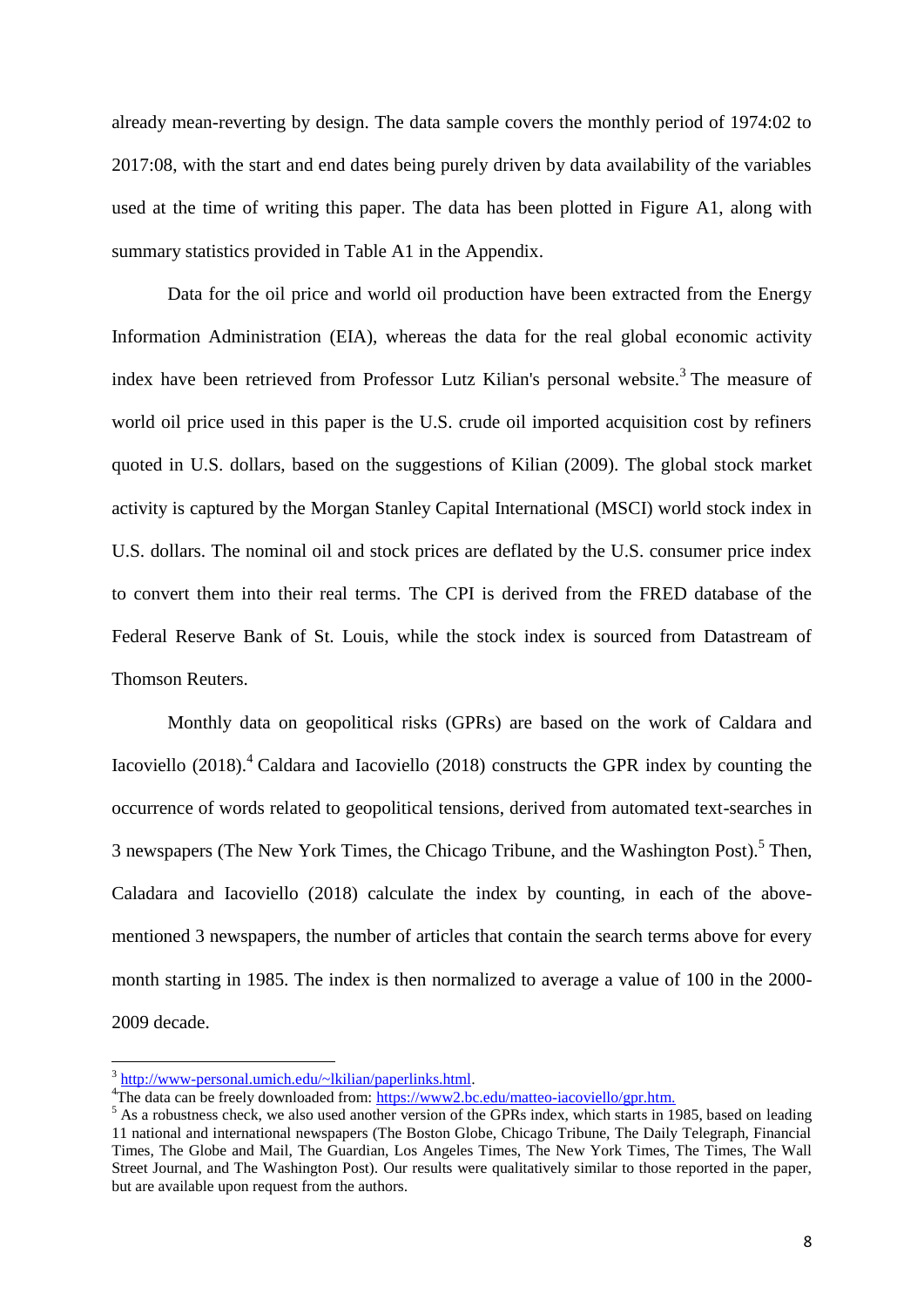The search identifies articles containing references to six groups of words: Group 1 includes words associated with explicit mentions of geopolitical risk, as well as mentions of military-related tensions involving large regions of the world and a U.S. involvement. Group 2 includes words directly related to nuclear tensions. Groups 3 and 4 include mentions related to war threats and terrorist threats, respectively. Finally, Groups 5 and 6 aim at capturing press coverage of actual adverse geopolitical events (as opposed to just risks) which can be reasonably expected to lead to increases in geopolitical uncertainty, such as terrorist acts or the beginning of a war.

We now use the TVP-SVAR model to study possible changes in the time series properties of the five variables under consideration. We examine the dynamics of long-run unconditional mean, stochastic volatility, and long-term co-movements between GPRs and the various variables in the model, with focus on oil returns, over the period of 1978:06 to 2017:08. Note that, the estimation algorithm is initialised (and priors set) by using a presample of 50 observations, as in Akram amd Mumtaz (2017). This pre-sample and the two lags used in estimation imply that the effective sample starts in June 1978.

Figure 1 shows the model implied time-varying trends of variables, along with the 68% lower (LCB) and upper (UCB) confidence bands and the actual data. We find that the estimated time-varying unconditional means of oil production growth, real oil and stock returns are close to zero, and remain stable over time. The estimated means of global economic activity fluctuates across zero, and display a pattern of business cycles. We observe a notable fall in the unconditional mean of world economic activity after the global financial crisis of 2008. Moreover, there has been a gradual increase in the long-run mean of geopolitical risks since the global financial crisis.

#### **(Insert Figure 1 around here)**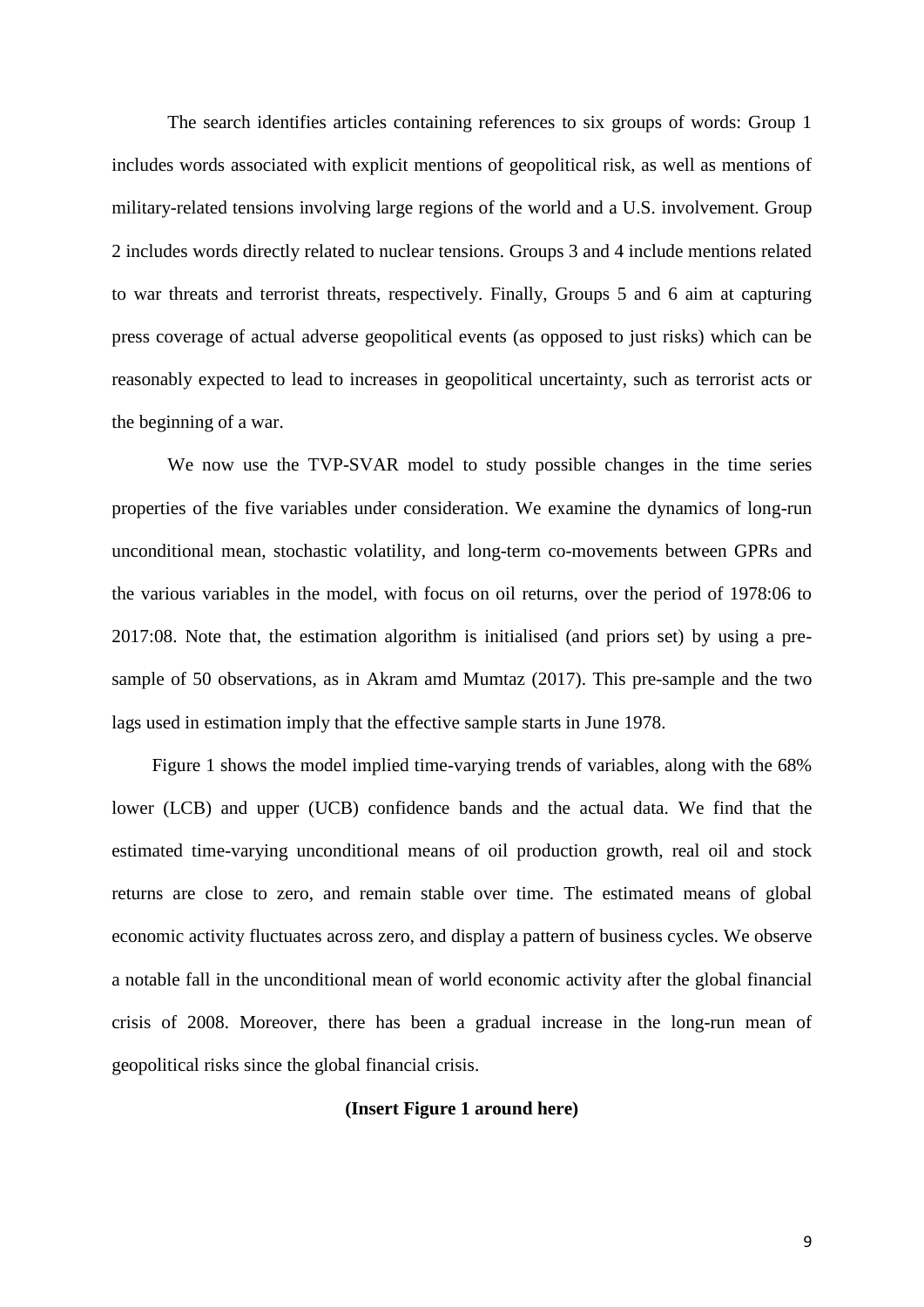Figure 2 plots the stochastic volatility of the various shocks from the model. We find that the volatility of shocks to growth in world oil production declines over time. By contrast, the volatility of shocks to real oil returns has increased since 1985 and fluctuated dramatically. There is a large increase in the volatility of global economic activity in the last two decades, which coincides with relatively high volatility of real oil and stock returns and GPRs.

### **(Insert Figure 2 around here)**

Figure 3(a) shows the estimated dynamic correlation between real oil returns and GPRs at the long-run frequency, which in turn, is negative and significant in general, especially at the early part of the sample. The relationship turned positive, though mostly insignificant in the wake of US's invasion of Iraq and the start of the war there, and also rising middle-east tensions following the assassination of Sheikh Ahmed Ismail Hassan Yassin - a founder of Hamas: an Islamist Palestinian paramilitary organization and political party. The correlation, though weakly negative thereafter is generally insignificant, which corresponds to the period of low oil prices because of weak demand in the wake of slowing down of global economic activity, following the global financial crisis and the "Great Recession". The negative impact of GPRs on the oil returns seems to be operating through two channels, as shown in Figure 3(b): (1) A direct one, whereby GPRs oil production and global economic activity, i.e., oil demand, with the latter going down more in the early part of the sample, and towards the end of the sample. Post 2000, even though GPRs increased, global economic activity increased as well due to a strong performances of the overall world economy in general, pushing the oil prices through the demand channel, though the relationship between real oil returns and GPRs was not statistically significant during this period; (2) An indirect channel possibly operates through the stock market. Heightened GPRs is shown to increase stock returns in general (as shown in Figure 3(b)) possibly via an addition of the risk-premium, and given that stock returns and oil returns have a well-known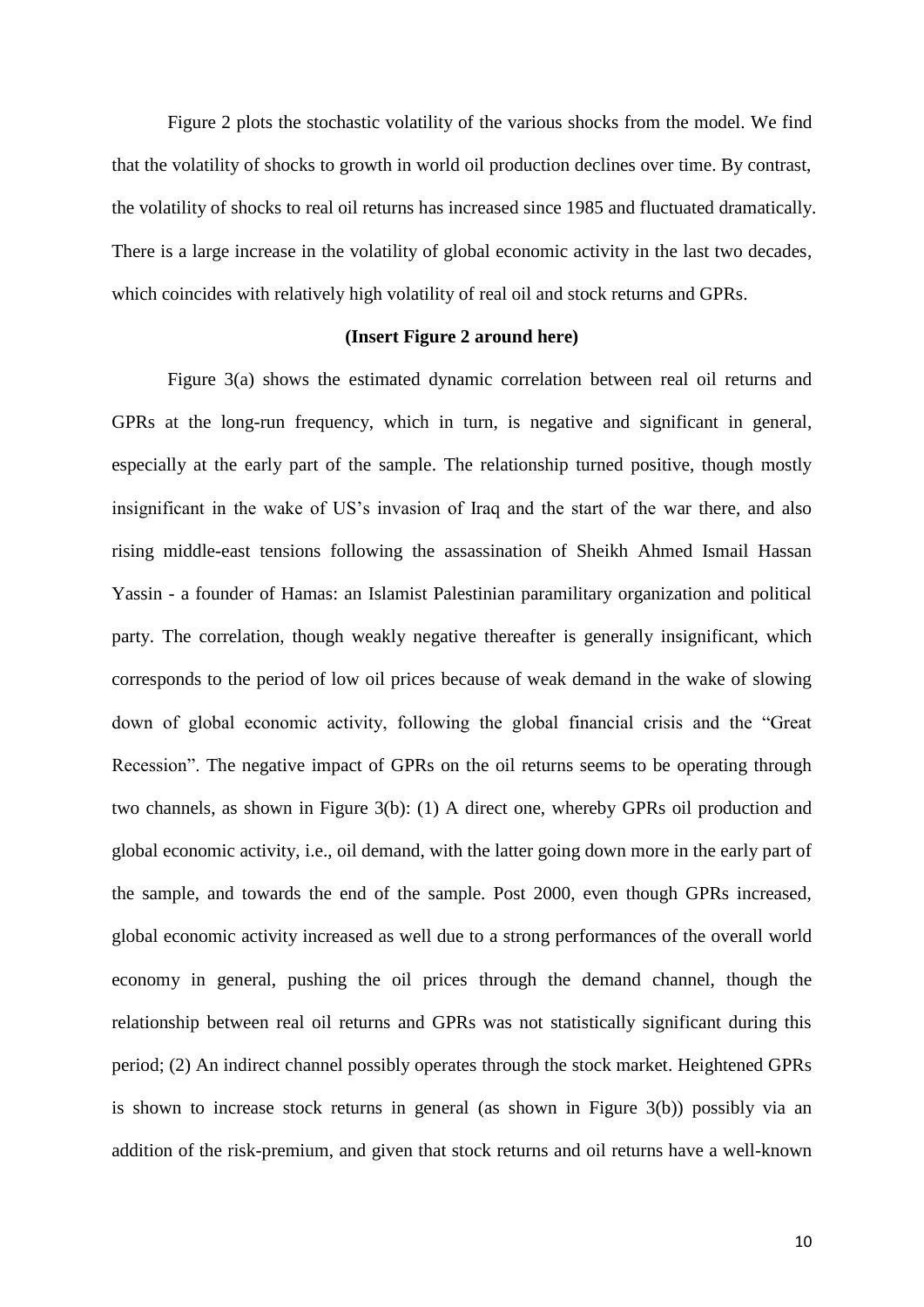negative relationship (see Balcilar et al., (2015) for a detailed historical discussion in this regard spanning over 150 years of history of oil and stock markets),  $6$  this tends to also make the oil returns and GPRs move in opposite directions. The increased oil demand and stock returns due to GPRs in the early 2000s, is causing the oil returns to move in opposite directions, causing the effect to be insignificant, with the oil demand effect dominating. As oil demand decreased post the global financial crisis, and in the wake of increased GPRs (resulting from events like announcement of the death of Osama Bin Laden, escalation of the Syrian and Russia-Ukraine crises, Turkish coup attempt, Paris terrorist attacks, middle-east concerns, and heightened tensions between North Korea and the US) oil returns decreased sharply. Even though the oil demand started to rise via increase in global economic activity post the "Great Recession", higher oil production kept the oil returns low during the last few years of our sample period characterized by high GPRs.<sup>7</sup>

#### **(Insert Figure 3 around here)**

### **4. Conclusions**

1

The importance of the oil prices for the global macroeconomy is well-stablished. Hence, what drives the oil market is an important question for academics and policymakers alike. More recently, the role of geopolitical uncertainties has also been stressed as affecting the state of the economy. Given this, in this paper, we analyse the dynamic impact of geopolitical risks

<sup>&</sup>lt;sup>6</sup> This was also observed in our dataset. Complete details of the time-varying oil and stock real returns correlation, along with all other correlations obtained from the model, are available upon request from the authors.

<sup>&</sup>lt;sup>7</sup> Based on the search groups 1 to 6 discussed in the data segment, Caldara and Iacoviello (2018) further disentangle the direct effect of adverse geopolitical events from the effect of pure geopolitical risks by constructing two indexes: The Geopolitical Threats (GPTs) index, which only includes words belonging to Search groups 1 to 4, and; the Geopolitical Acts (GPAs) index, based on only words belonging to Search groups 5 and 6. In Figure A2 in the Appendix of the paper, we present a comparison of the standardized dynamic correlation between oil-returns with GPAs, GPRs, and GPTs. As can be seen, while the pattern of the correlation is similar, GPR has a much stronger impact than GPT and GPA on oil returns towards the end of the sample. Also, during early 2000s, starting with the 9/11 attacks, Iraq Invasion, middle-east tensions, a series of bombings like the ones in Madrid and London, and the Arab Spring, led the real oil returns to have a positive correlation with GPAs, which in turn also affected the correlation with overall GPRs. The short-lived positive relationship with GPTs, is possibly due to the threats associated with the South Ossetian War Escalation. So these results are in line with the conventionally held view that higher geopolitical risk drives up oil prices.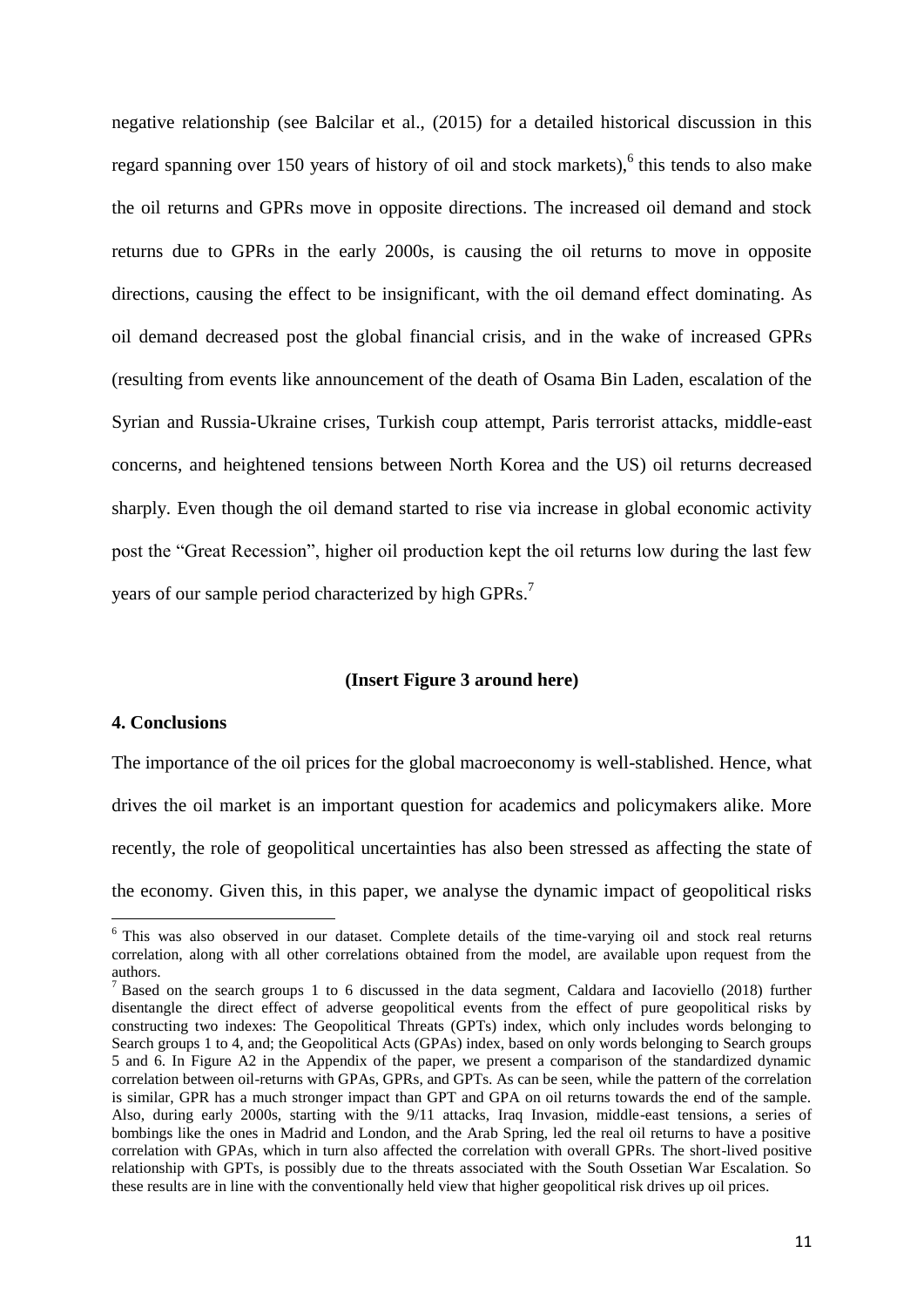on real oil returns for the period February 1974 to August 2017, using a time-varying parameter structural vector autoregressive (TVP-SVAR) model. Besides the two variables of concern, the model also includes growth in world oil production, global economic activity (to capture oil-demand), and world stock returns. We show that an index of geopolitical risks, based on a tally of newspaper articles covering geopolitical tensions, in general, has a significant negative impact on oil returns, driven primarily due to decline in oil demand captured by the global economic activity. Our result, thus nullifies the conventional belief that geopolitical risks drive up oil prices persistently - a view that might be a reflection of selective memory that associates all geopolitical risks with oil supply shocks driven by tensions in the Middle East. Hence, for the perspective of academics, besides macroeconomic and financial factors, we can add geopolitical uncertainty as a predictor of oil price movements. And from a policymaker's angle, especially for oil-exporting countries, the attempt should be to try and reduce geopolitical risks, to prevent oil price declines and hence, a fall in oil revenue, which in turn could drive their economies into deeper recessions. In general, attempts should be made to neutralize geopolitical risks, as they negatively impact the global economic activity, and the oil market through reduced demand.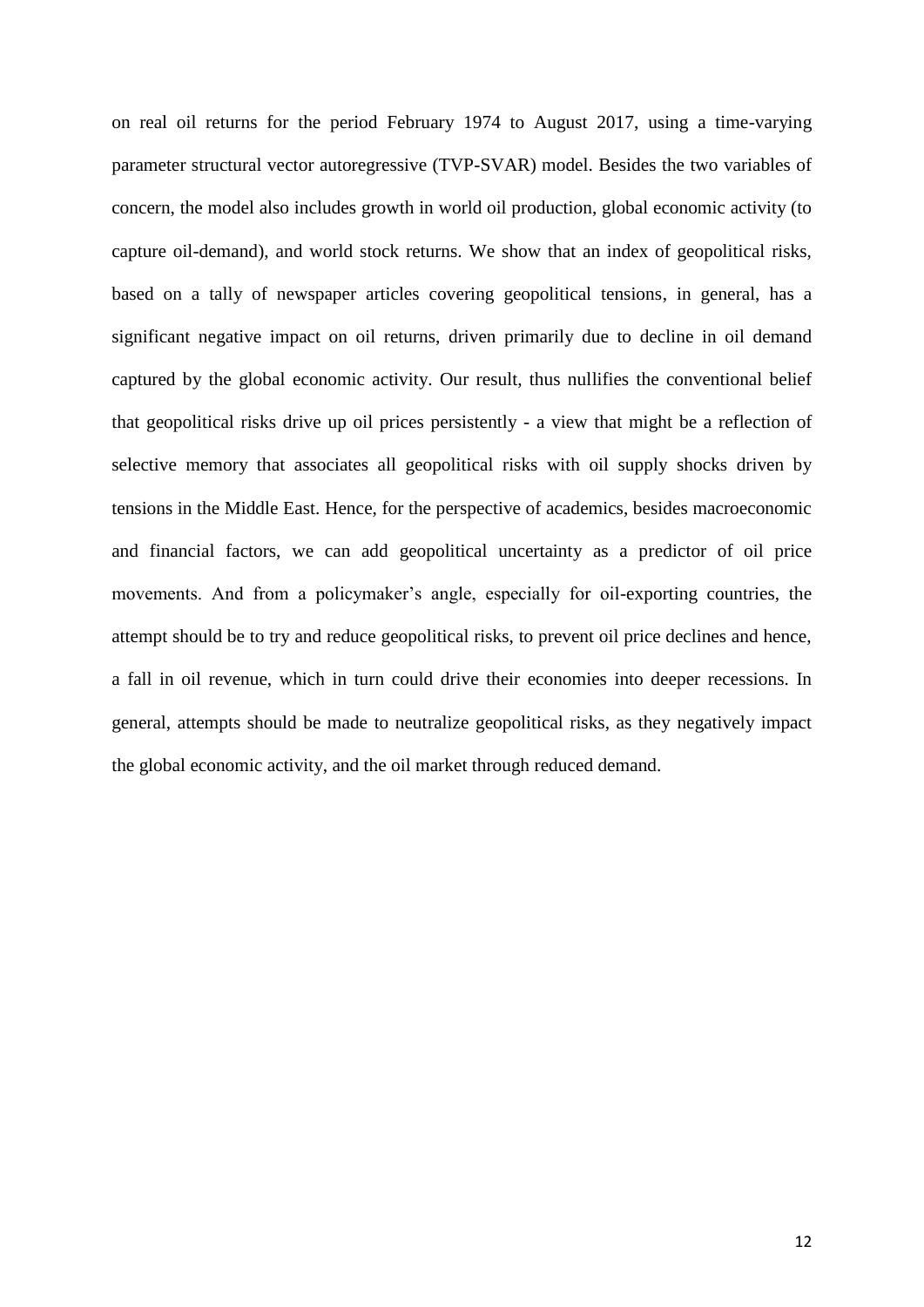#### **References**

Akram, Q. F., and Mumtaz, H., 2017. Time‐Varying Dynamics of the Norwegian Economy. The Scandinavian Journal of Economics. DOI: [https://doi.org/10.1111/sjoe.12270.](https://doi.org/10.1111/sjoe.12270)

Antonakakis, N., Chatziantoniou, I. and Filis, G., 2017a. Oil shocks and stock markets: Dynamic connectedness under the prism of recent geopolitical and economic unrest. International Review of Financial Analysis, 50(C), 1-26.

Antonakakis, N., Gupta, R., Kollias, C., Papadamou, S., 2017b. Geopolitical risks and the oilstock nexus over 1899-2016. Financial Research Letters 23, 165-173.

Babalos, V., Stravoyiannis, S., and Gupta, R., 2015. Do commodity investors herd? Evidence from a time-varying stochastic volatility model. Resources Policy 46, 281-287.

Balcilar, M., Bonato, M., Demirer, R., and Gupta, R., 2018. Geopolitical Risks and Stock Market Dynamics of the BRICS. Economic Systems, 42(2), 295-306.

Balcilar, M., Gupta, R., and Miller, S.M., 2015. Regime Switching Model of US Crude Oil and Stock Market Prices: 1859 to 2013. Energy Economics, 49, 317-327.

Barsky, R.B., and Kilian, L., 2002. Do we really know that oil caused the Great stagflation? A monetary alternative. NBER Macroeconomics Annual 2001, MIT Press, Cambridge, MA, 137-183.

Barsky, R.B., and Kilian, L., 2004. Oil and the macroeconomy since the 1970s. Journal of Economic Perspectives 18, 115-134.

Basak, S., Pavlova, A. 2016. A model of financialization of commodities. Journal of Finance 71, 1511-1556.

Blomberg, B., Hess, G., and Jackson, H., 2009. Terrorism and the returns to oil. Economics and Politics 21, 409-432.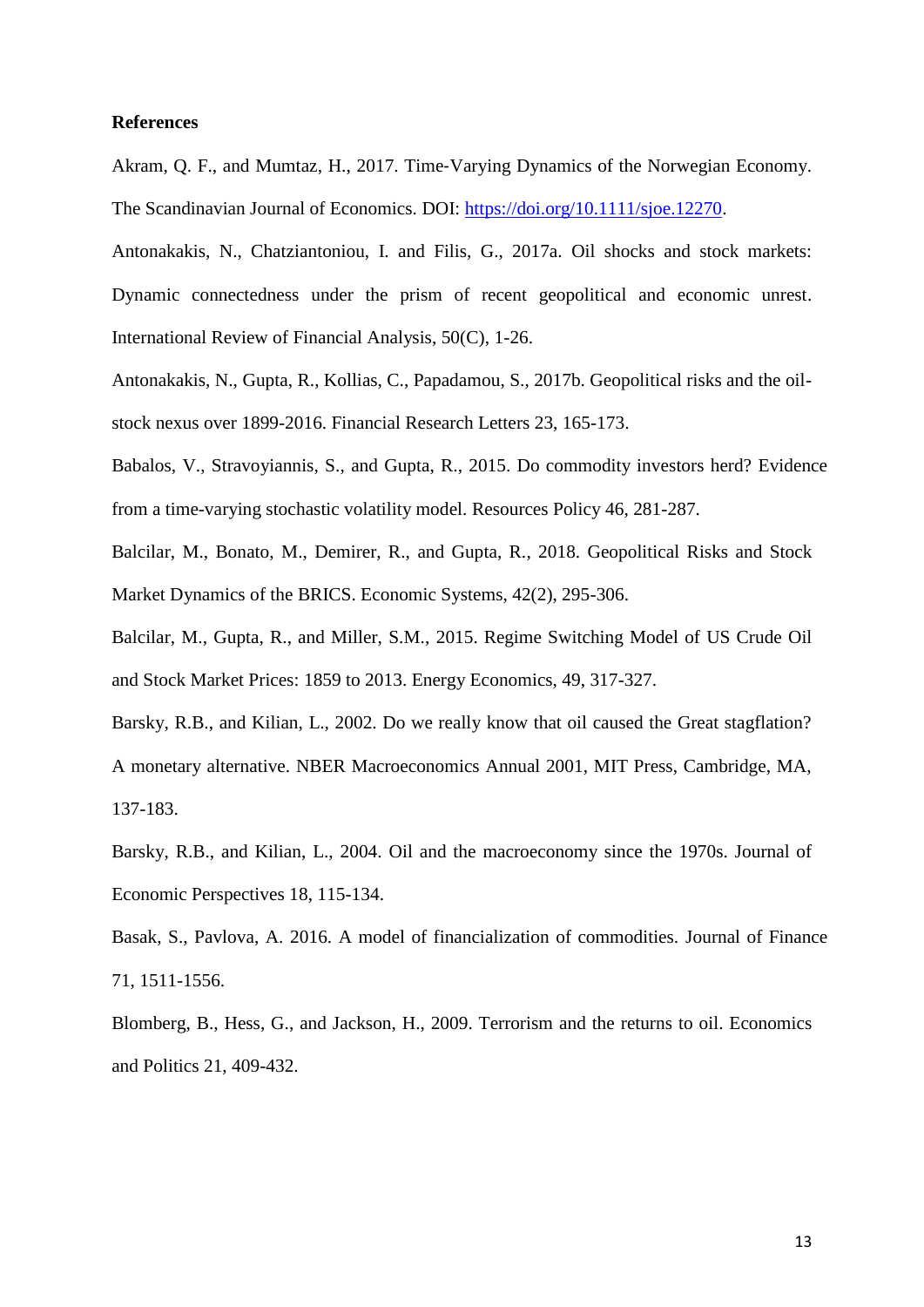BP Statistics Review of World Energy, June 2017 [\(https://www.bp.com/content/dam/bp/en/corporate/pdf/energy-economics/statistical-review-](https://www.bp.com/content/dam/bp/en/corporate/pdf/energy-economics/statistical-review-2017/bp-statistical-review-of-world-energy-2017-full-report.pdf)[2017/bp-statistical-review-of-world-energy-2017-full-report.pdf\)](https://www.bp.com/content/dam/bp/en/corporate/pdf/energy-economics/statistical-review-2017/bp-statistical-review-of-world-energy-2017-full-report.pdf)

Caldara, D. and Iacoviello, M., 2018. Measuring geopolitical risk. Working Paper, Board of Governors of the Federal Reserve Board.

Carney, M., 2016. Uncertainty, the economy and policy. Speech at the Bank of England, London, 30 June 2016. Accessed June 25, 2018 from: [https://www.bis.org/review/r160704c.pdf.](https://www.bis.org/review/r160704c.pdf)

Demirer, R., Gupta, R., Suleman, T., and Wohar, M.E., Forthcoming. Time-Varying Rare Disaster Risks, Oil Returns and Volatility. Energy Economics.

Fattouh, B., 2011. Oil market dynamics in turbulent times. Oxford Institute for Energy Studies.

Fattouh, B., Kilian, L., Mahadeva, L. 2013. The role of speculation in oil markets: what have we learned so far? The Energy Journal 34, 7-33.

Hamilton, J., 1983. Oil and the macroeconomy since World War II. Journal of Political Economy 91, 228-248.

Hamilton, J., 2003. What is an oil shock. Journal of Econometrics 113, 363-396.

Hamilton, J. 2009. Causes and consequences of the oil shock of 2007-08. Brookings Papers on Economic Activity 1, 215-261.

Hooker, M., 1996. What happened to the oil price-macroeconomy relationship? Journal of Monetary Economics 38, 195-213.

Kilian, L., 2009. Not all oil price shocks are alike: disentangling demand and supply shocks in the crude oil market. American Economic Review 99, 1053-1069.

Kilian, L., and Park, C., 2009. The impact of oil price shocks on the US stock market. International Economic Review, 50(4), 1267-1287.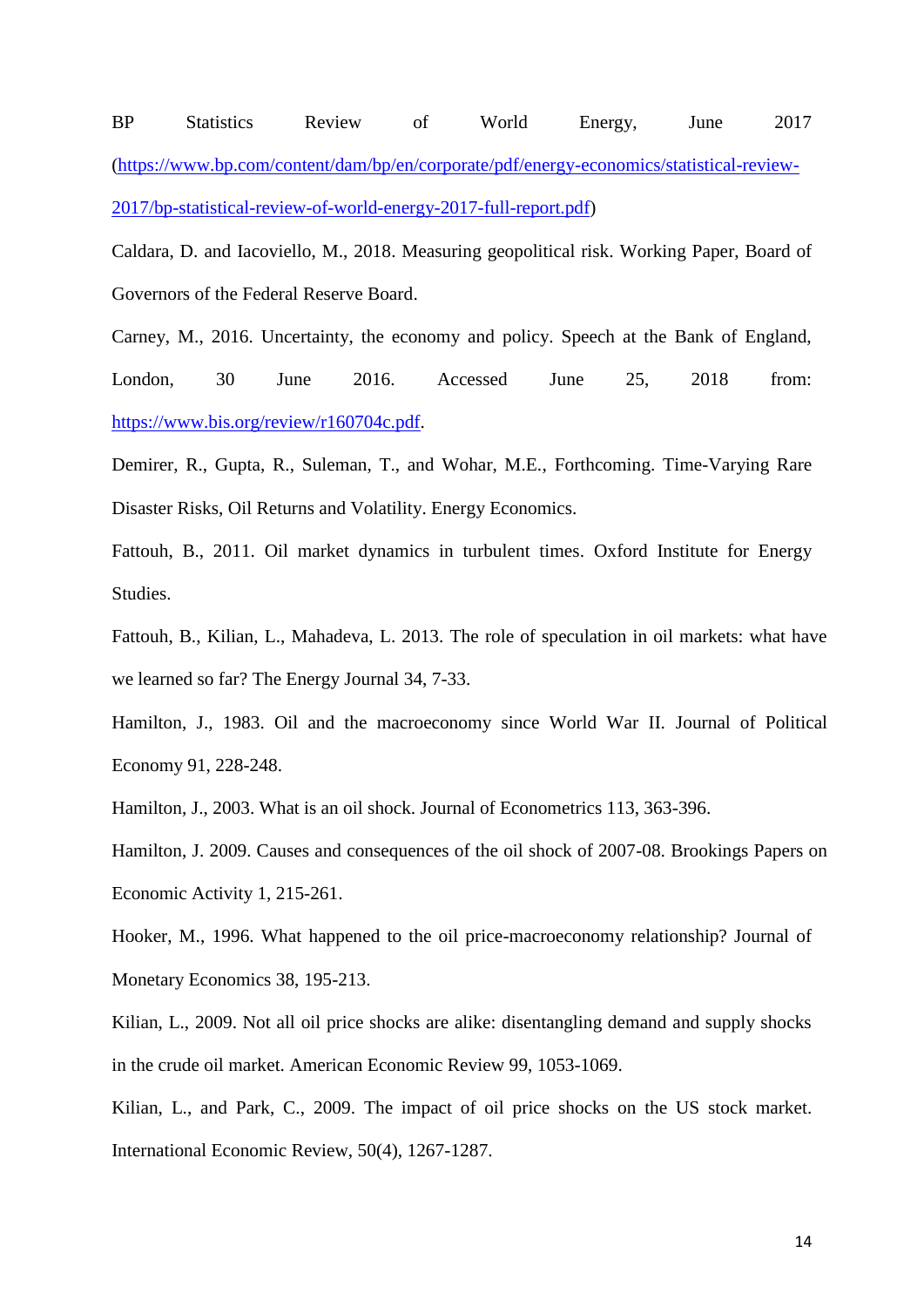Krugman, P. 2008. More on oil and speculation. New York Times, May 13.

Monge, M., Gil-Alana, L.A., Perez de Gracia, F., 2016. Crude oil price behaviour before and after military conflicts and geopolitical events. Energy 120, 79-91.

Primiceri, G. E. (2005). Time varying structural vector autoregressions and monetary policy. The Review of Economic Studies, 72(3), 821-852.

Silvennoinen, A., and Thorp, S. 2013. Financialization, crisis and commodity correlation dynamics. Journal of International Financial Markets, Institutions and Money 24, 42-65.

Tang, K., Xiong, W. 2012. Index investment and the financialization of commodities. Financial Analysts Journal 68, 6.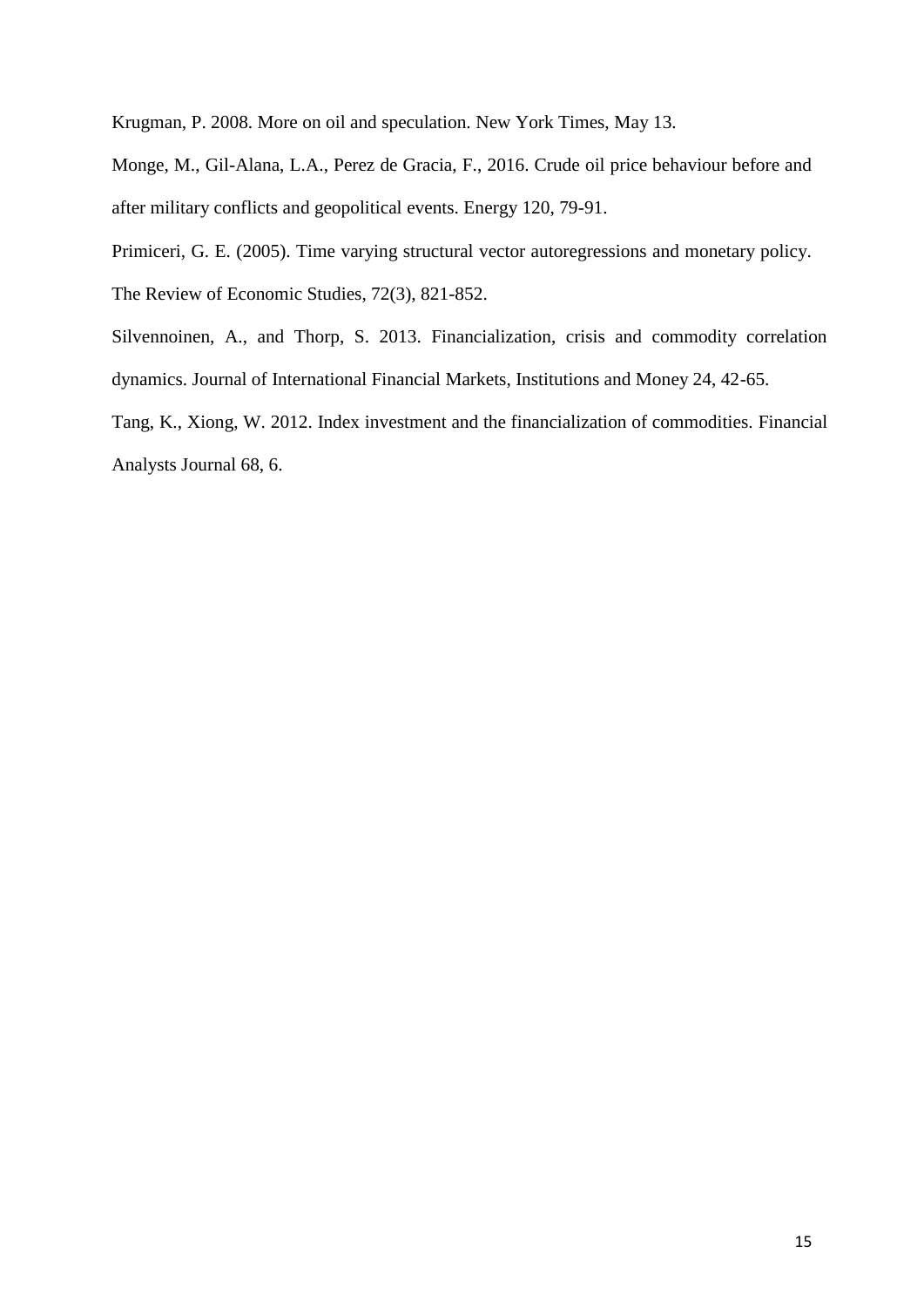



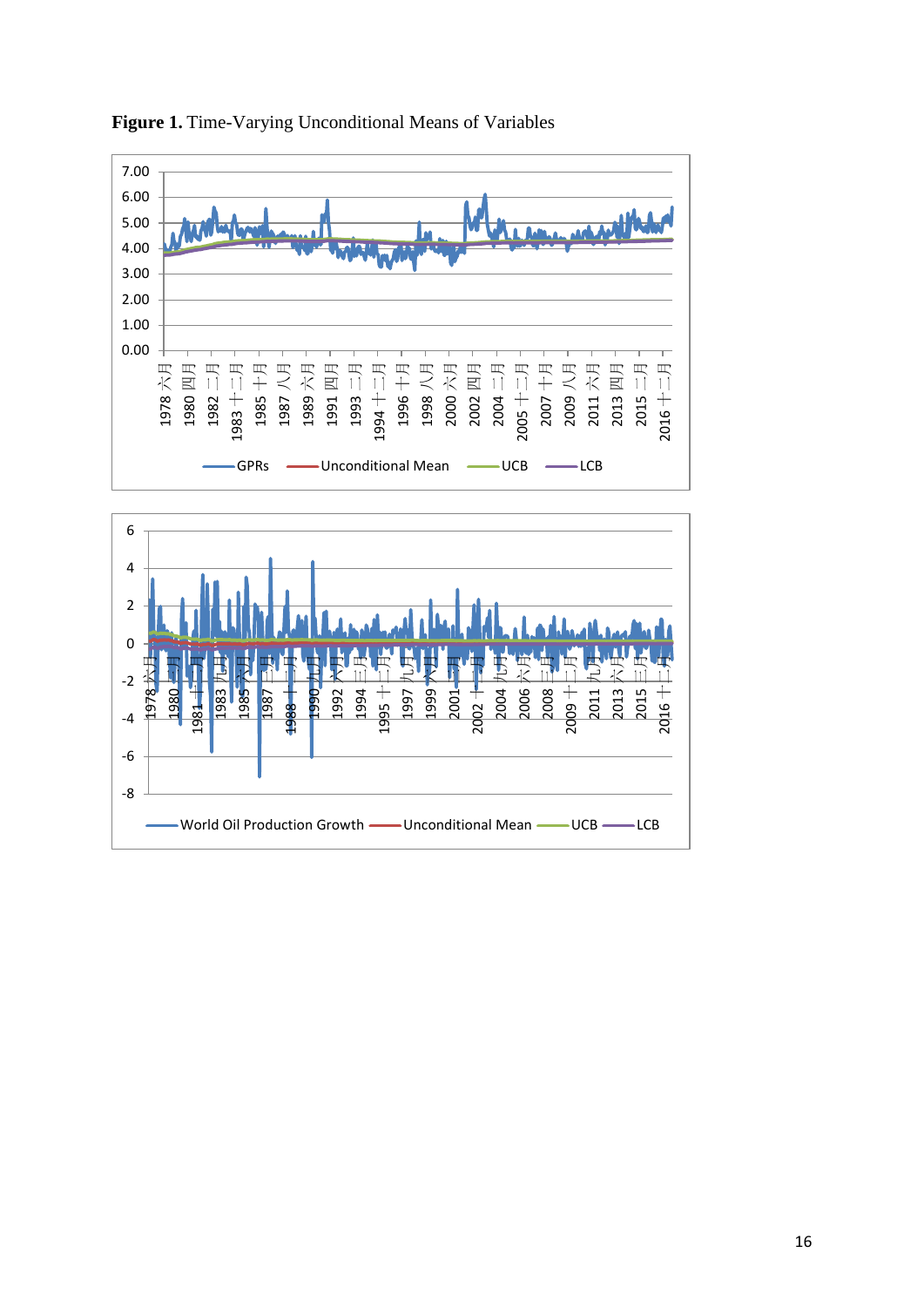





**Note:** LCB and UCB in Figures stand for lower and upper 68% confidence bands.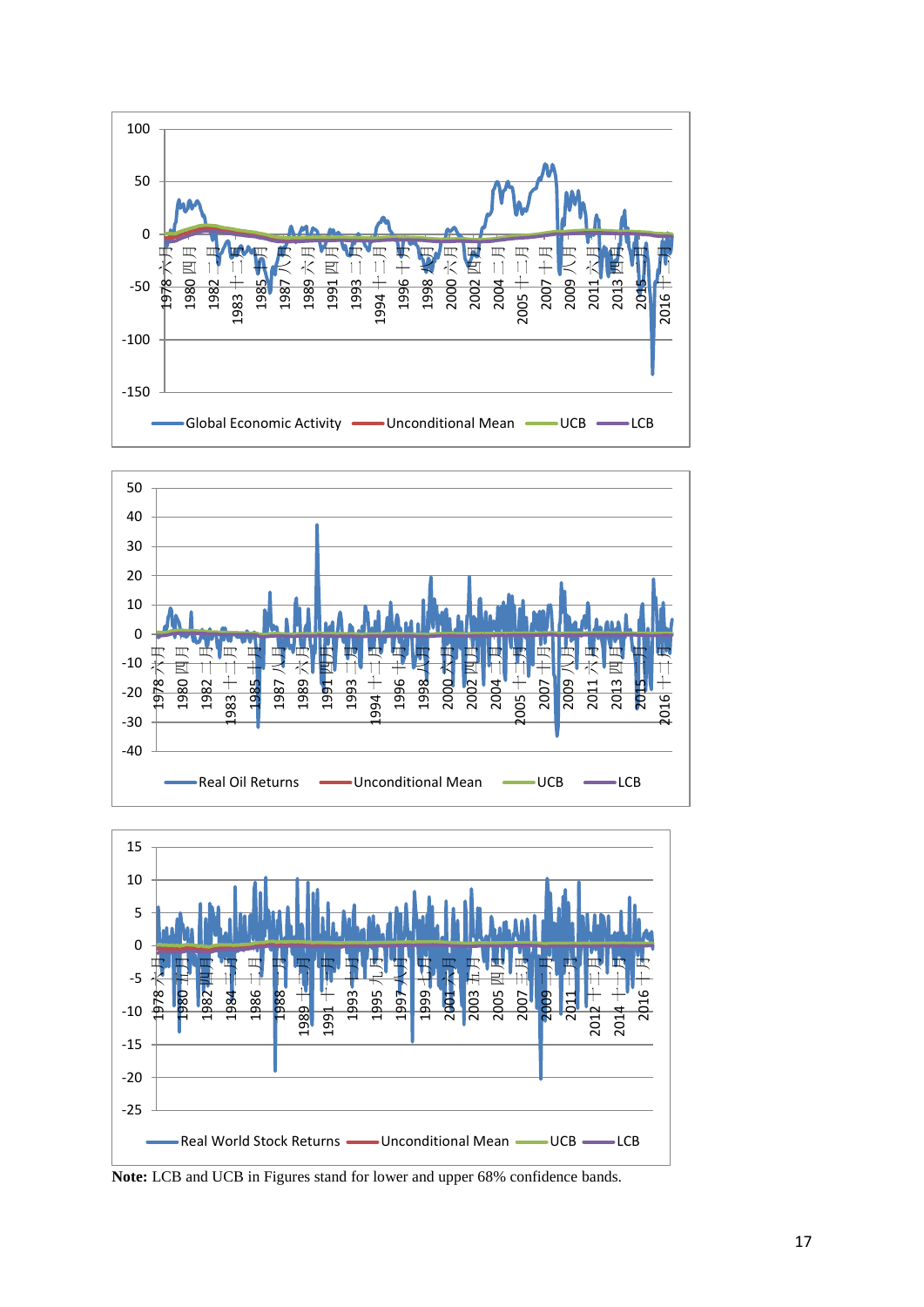

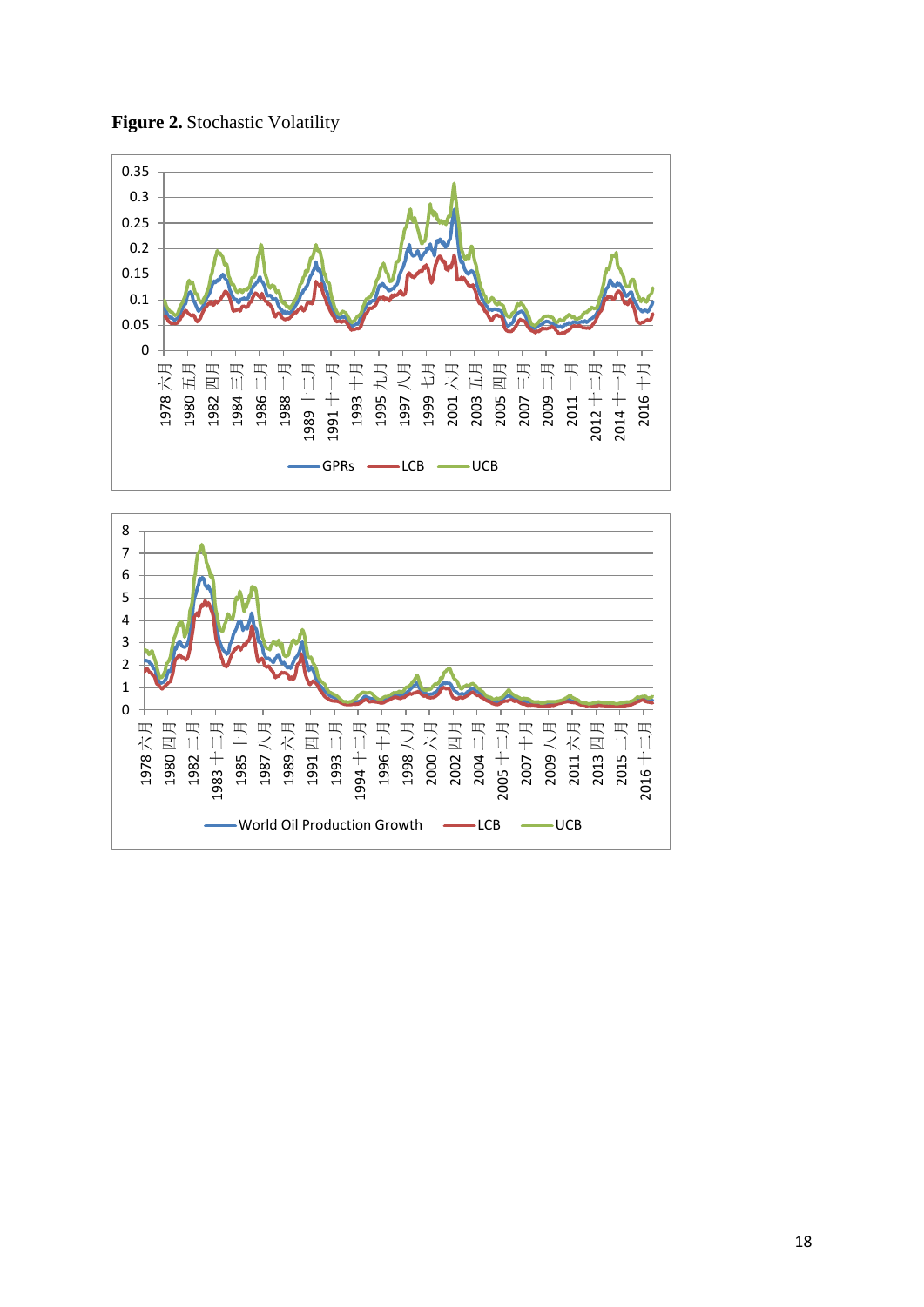





**Note:** LCB and UCB in Figures stand for lower and upper 68% confidence bands.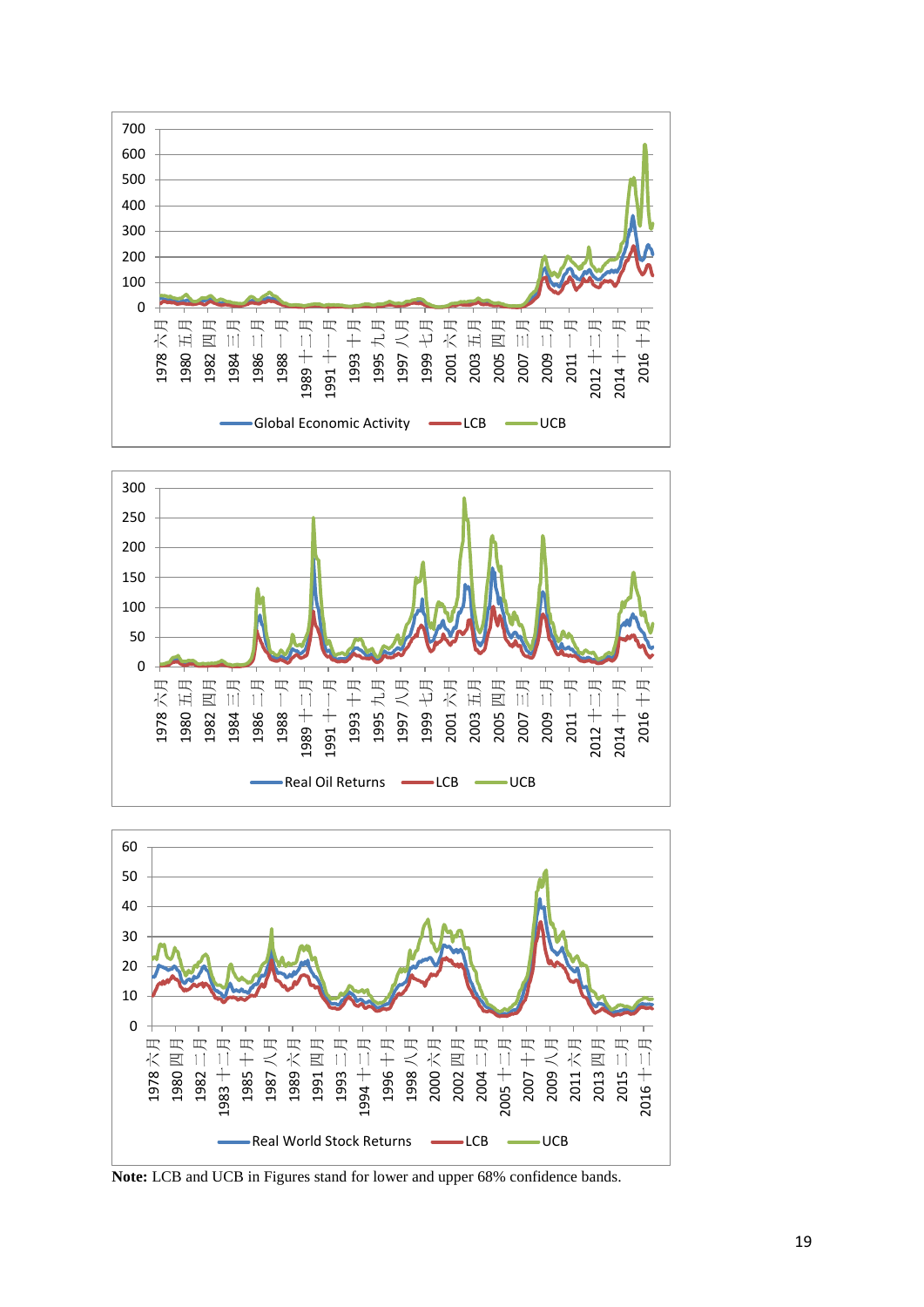# **Figure 3.** Dynamic Correlations from the TVP-SVAR Model





**3(b).** Dynamic Correlation between GPRs with Growth in World Production of Oil, Global Economic Activity, and Real Stock Returns



**Note:** LCB and UCB in Figure 3(a) stands for lower and upper 68% confidence bands.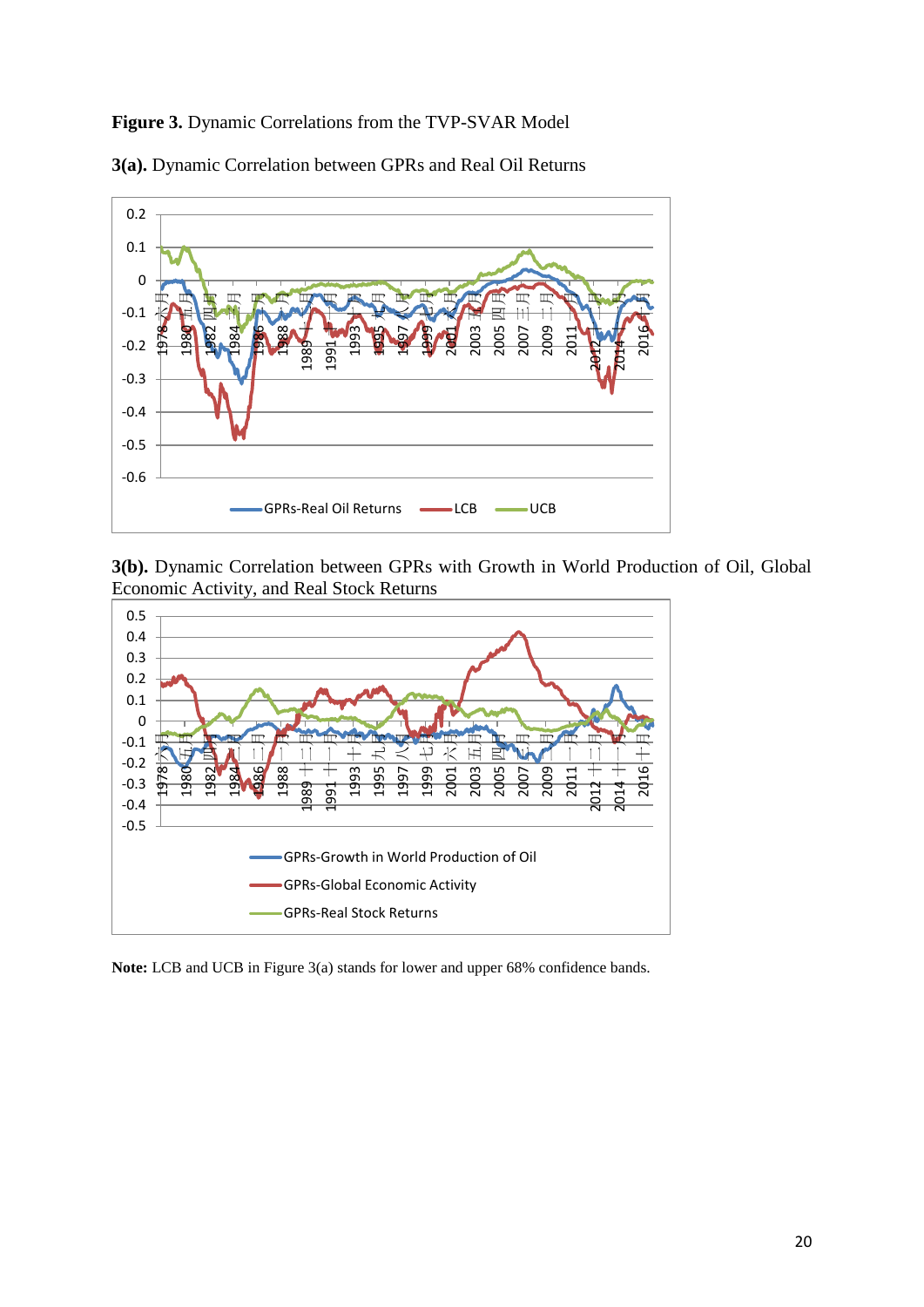## **APPENDIX:**